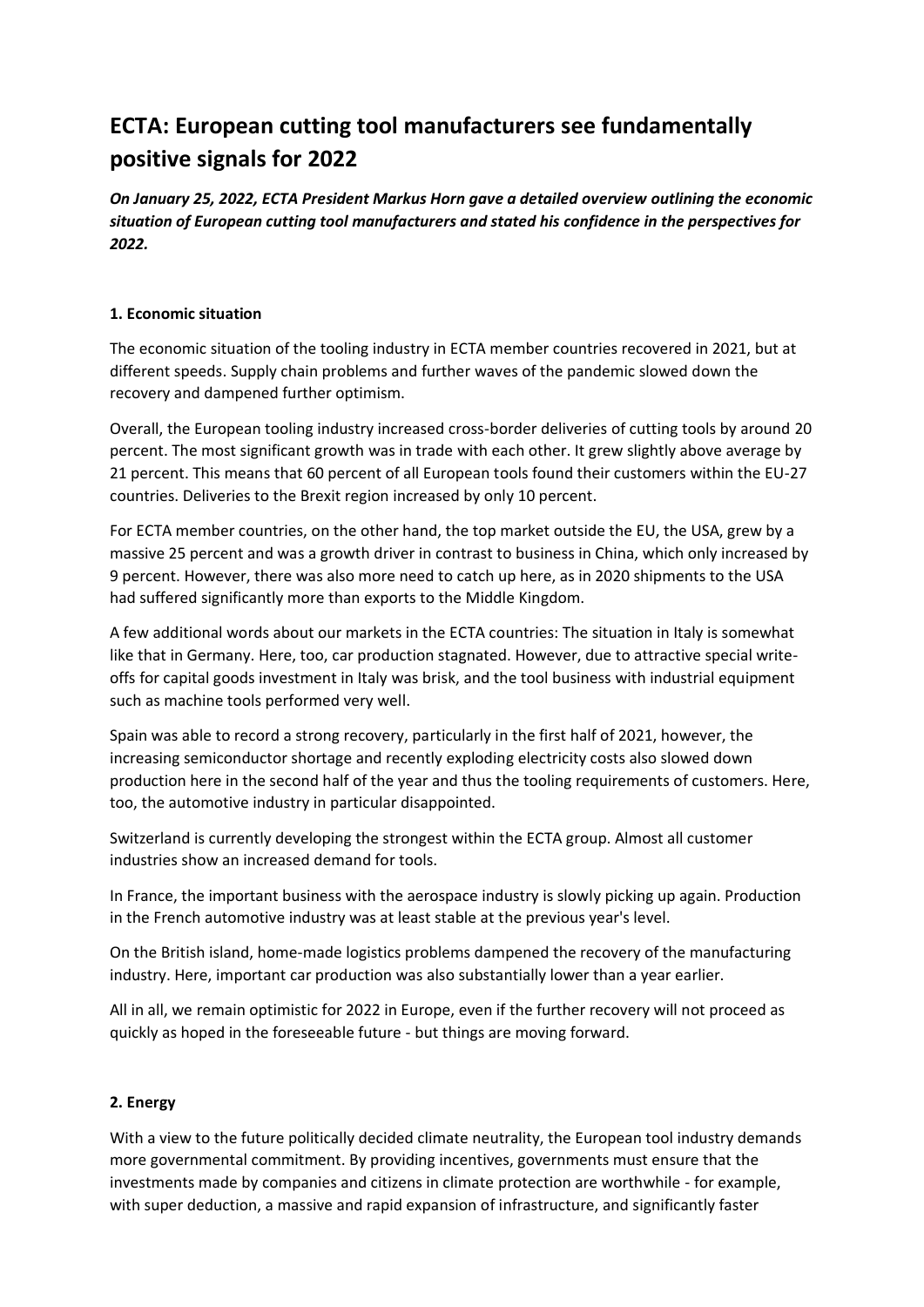planning and approval procedures. I, too, believe strongly that the regulatory framework should be open to all technologies. We must not think only in terms of electrons, but also in terms of molecules, and in all this we must not forget: A secure and affordable supply of energy is essential for the industry.

# **3. Trade fairs and events**

The challenges regarding market access due to a lack of presence events and still existing travel and quarantine regulations in many countries affect all European manufacturers equally. Thus, I was extremely pleased that EMO Milan in October 2021 gave our companies the opportunity to exhibit on an international scale. Especially in such challenging times as we are currently experiencing, it is particularly valuable for companies in Europe to have such a common platform for the exchange of information. EMO was a first opportunity for the industry to present innovations, meet customers and network. It sent out many positive signals and proved that, despite the pandemic, there are opportunities to hold important industry events with the right timing and under intelligent hygiene concepts.

From a European perspective, AMB from September 13 to 17 in Stuttgart is the highlight of this year's trade shows. In addition, important trade shows are taking place in America with IMTS from September 12 to 17 in Chicago and in Asia with JIMTOF from November 08 to 13 in Tokyo. We are quite excited to be able to get in direct contact with our customers again.

I would also like to invite you to the ECTA Conference 2022 from June 30 to July 2. This year, the conference will be held in Rüschlikon on the beautiful Lake Zurich in Switzerland and will be organized by Swissmem in cooperation with ECTA.

# **4. Outlook**

Despite uncertainties caused by the pandemic and supply bottlenecks, in particular the lack of planning certainty, we see fundamentally positive signals for 2022.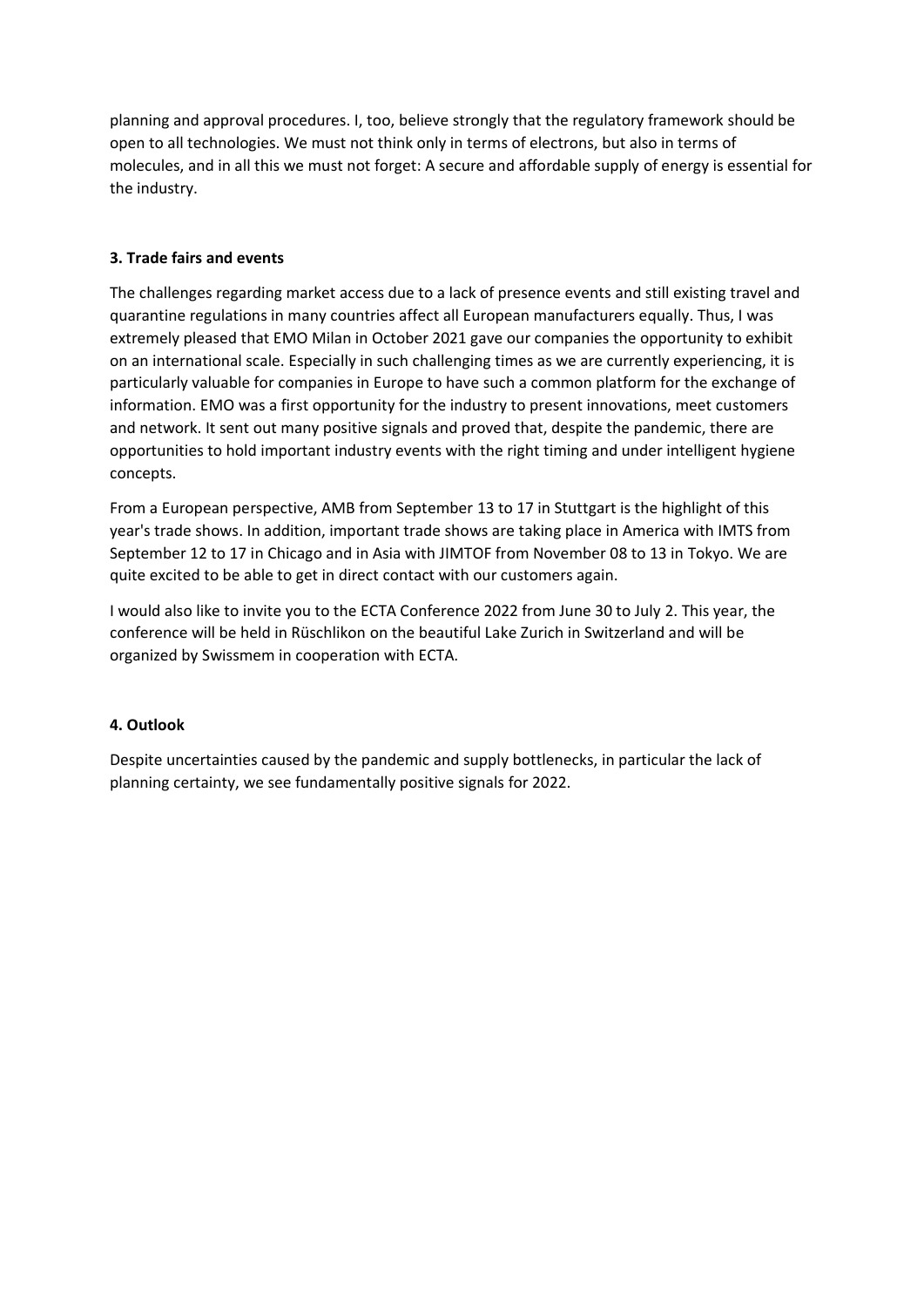# **ECTA: Europäische Zerspanwerkzeughersteller sehen grundsätzlich positive Signale für 2022**

*Am 25.01.2022 gab ECTA Präsident Markus Horn einen detaillierten Überblick über die wirtschaftliche Situation der europäischen Hersteller von Zerspanwerkzeugen und äußerte sich zuversichtlich zu den Aussichten für 2022.*

# **1. Wirtschaftliche Situation**

"Die wirtschaftliche Situation der Werkzeugindustrie in den ECTA-Mitgliedsländern erholte sich im Jahr 2021, allerdings mit unterschiedlicher Dynamik. Lieferkettenprobleme und erneute Wellen der Pandemie ließen die Erholung etwas langsamer voranschreiten als erhofft und dämpfen auch den weiteren Optimismus.

Insgesamt konnte die europäische Werkzeugindustrie die grenzüberschreitenden Lieferungen von Zerspanwerkzeugen um rund ein Fünftel steigern. Am bedeutendsten blieb dabei der Handel untereinander. Er wuchs leicht überdurchschnittlich um 21 Prozent. Damit fanden 60 Prozent aller europäischen Werkzeuge ihren Abnehmer innerhalb der **EU-27 Länder**. Die Lieferungen in die **Brexit-Region** stiegen dagegen deutlich unterdurchschnittlich um nur 10 Prozent.

Für die ECTA-Mitgliedsländer legte der Top-Markt außerhalb der EU, die **USA**, dagegen um satte 25 Prozent zu und war im Gegensatz zum **China**geschäft, welches nur um 9 Prozent zulegte, ein Wachstumstreiber. Allerdings galt es hier auch mehr aufzuholen, da 2020 die Lieferungen in die **USA** deutlich stärker gelitten hatten als die Exporte in das Reich der Mitte.

Noch ein Wort zu unseren Märkten in den ECTA-Ländern: Ähnlich wie in Deutschland stellt sich die Situation in **Italien** dar. Auch hier stockte die Autoproduktion. Aufgrund attraktiver Sonderabschreibungen für Investitionsgüter lief in Italien jedoch das Werkzeuggeschäft mit den Industrieausrüstern wie z.B. den Werkzeugmaschinen sehr gut, da dort rege investiert wurde.

**Spanien** konnte insbesondere im ersten Halbjahr 2021 eine starke Erholung verbuchen, allerdings bremsten hier im zweiten Halbjahr ebenfalls der zunehmende Halbleitermangel und zuletzt explodierende Stromkosten die Produktion und damit den Werkzeugbedarf der Kunden. Auch hier enttäuschte vor allem die Automobilindustrie.

Die **Schweiz** entwickelt sich innerhalb des ECTA-Verbundes aktuell am stärksten. Fast alle Kundenbranchen lassen einen gesteigerten Werkzeugbedarf erkennen.

In **Frankreich** kommt langsam wieder Belebung in das dort wichtige Geschäft mit der Luftfahrtindustrie. Die französische Autoindustrie produzierte zumindest stabil auf Vorjahresniveau.